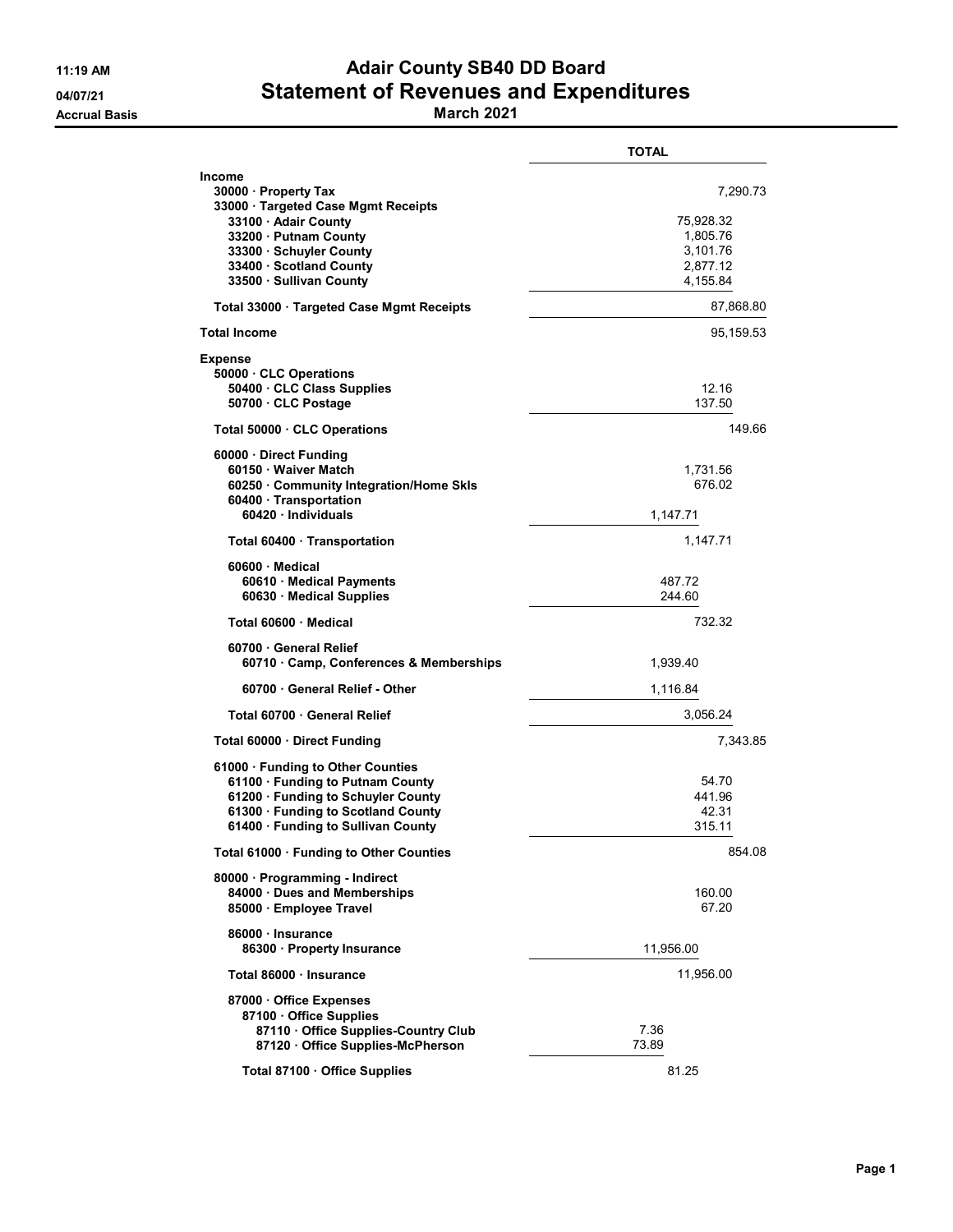## 11:19 AM **Adair County SB40 DD Board** 04/07/21 Statement of Revenues and Expenditures

Accrual Basis March 2021

|                                                                                                                                                                                                                                                                                                             | <b>TOTAL</b>                                                                                             |
|-------------------------------------------------------------------------------------------------------------------------------------------------------------------------------------------------------------------------------------------------------------------------------------------------------------|----------------------------------------------------------------------------------------------------------|
| 87200 Dostage<br>87210 · Postage-General<br>87220 · Postage-TCM                                                                                                                                                                                                                                             | 57.00<br>57.00                                                                                           |
| Total 87200 · Postage                                                                                                                                                                                                                                                                                       | 114.00                                                                                                   |
| 87400 Copier<br>87420 · Copier-McPherson                                                                                                                                                                                                                                                                    | 71.72                                                                                                    |
| Total 87400 · Copier                                                                                                                                                                                                                                                                                        | 71.72                                                                                                    |
| 87700 · Building Maintenance<br>87710 · Janitorial<br>87711 · Janitorial-Country Club<br>87712 · Janitorial-McPherson                                                                                                                                                                                       | 39.00<br>77.16                                                                                           |
| Total 87710 Janitorial                                                                                                                                                                                                                                                                                      | 116.16                                                                                                   |
| 87715 · Elevator/Lift Expense                                                                                                                                                                                                                                                                               | 640.00                                                                                                   |
| 87730 · Snow Removal<br>87731 · Snow Removal-Country Club<br>87732 · Snow Removal-McPherson                                                                                                                                                                                                                 | 885.00<br>1,045.00                                                                                       |
| Total 87730 · Snow Removal                                                                                                                                                                                                                                                                                  | 1,930.00                                                                                                 |
| Total 87700 · Building Maintenance                                                                                                                                                                                                                                                                          | 2,686.16                                                                                                 |
| 87800 · Software & Technology<br>87830 · Soft & Tech- Managed IT                                                                                                                                                                                                                                            | 3,493.00                                                                                                 |
| Total 87800 · Software & Technology                                                                                                                                                                                                                                                                         | 3,493.00                                                                                                 |
| 87900 · Representative Payee Expense                                                                                                                                                                                                                                                                        | 36.00                                                                                                    |
| Total 87000 Office Expenses                                                                                                                                                                                                                                                                                 | 6,482.13                                                                                                 |
| 87500 Personnel<br>51000 CLC Personnel<br>51100 · CLC Center Salary Expense                                                                                                                                                                                                                                 | 2,703.43                                                                                                 |
| Total 51000 · CLC Personnel                                                                                                                                                                                                                                                                                 | 2,703.43                                                                                                 |
| 66000 · Payroll Expenses<br>66500 · Salary Sick<br>66700 · Salary Vacation<br>66000 · Payroll Expenses - Other                                                                                                                                                                                              | 2,796.02<br>2,127.26<br>8,515.14                                                                         |
| Total 66000 · Payroll Expenses                                                                                                                                                                                                                                                                              | 13,438.42                                                                                                |
| 70300 · TCM Admin Salary<br>71110 · TCM Adair Salary Expense<br>71115 · TCM Adair Overtime<br>72110 · TCM Putnam Salary Expense<br>73110 · TCM Schuyler Salary Expense<br>74110 · TCM Scotland Salary Expense<br>75110 · TCM Sullivan Salary Expense<br>87510 · Salary Expense<br>87540 · Employee Benefits | 6,270.10<br>32,430.14<br>69.15<br>1,867.22<br>3,102.20<br>1,282.53<br>3,808.09<br>17.244.26<br>29,699.41 |
| Total 87500 · Personnel                                                                                                                                                                                                                                                                                     | 111,914.95                                                                                               |
| 88500 Training<br>76000 · TCM Training<br>88500 · Training - Other                                                                                                                                                                                                                                          | 62.57<br>978.50                                                                                          |
| Total 88500 Training                                                                                                                                                                                                                                                                                        | 1,041.07                                                                                                 |